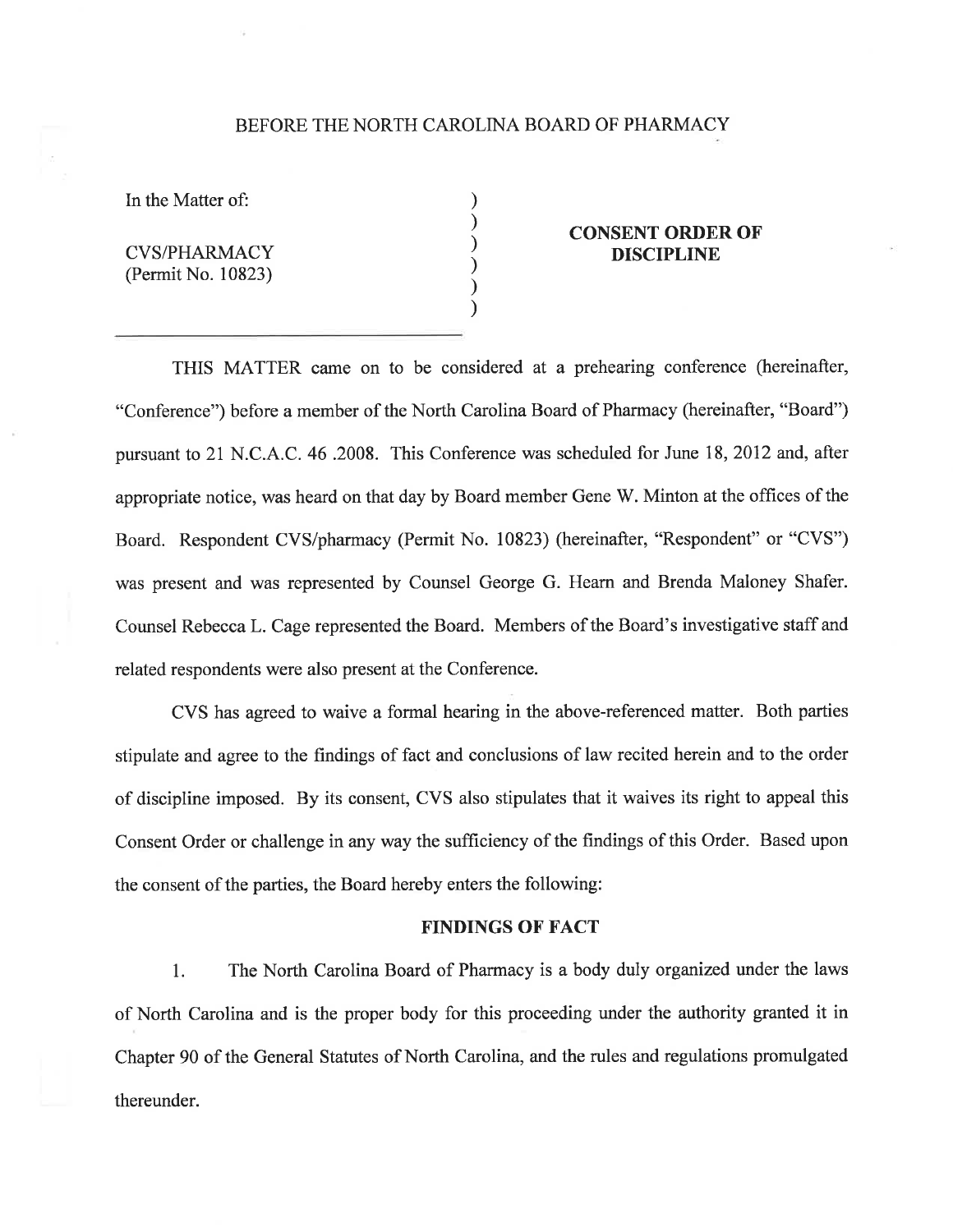2. CVS is and was, at all relevant times referred to herein, the holder of Permit No. 10823 from the Board, and located at 634 South Main Street, Kenansville, North Carolina. CVS is and was, at all relevant times referenced to herein, subject to the rules and regulations of the North Carolina Board of Pharmacy and the laws of the State of North Carolina.

3. On June I,20Il, CVS held a training program in Wilmington, N.C. for the administration of vaccines, which was attended by nine pharmacists and two pharmacy interns ("Participants"). As set forth below, it was later determined by the Board that the training program did not meet the requirements for a certificate program under North Carolina law.

4. On September 15, 2011, the Board received an anonymous complaint notifying the Board of alleged deficiencies in the vaccination training program offered by CVS on June 1, 2011, including allegations that the training program did not include the required two intramuscular injections and one subcutaneous injection and that the trainer provided each of the assessment examination answers to the Participants of the program.

5. On October 20,20II, Jay Campbell, Executive Director of the Board, notified CVS, through Michael Sherry, Manager, Retail Clinical Operations, of the anonymous complaint received by the Board and requested a response. Mr. Campbell wrote that it appeared that the pharmacists who participated in the purported training program were not properly trained and certified to administer vaccines. Mr. Campbell notified Mr. Sherry that, based upon the investigation, it appeared that any permits who permitted these pharmacists to administer vaccines were violating North Carolina law.

6. On November 10, 2011, Mr. Sherry provided a written response to Mr. Campbell. Mr. Sherry identified the Participants, the trainer, and, based on CVS's investigation, confirmed that the training program did not include the required two intramuscular injections and one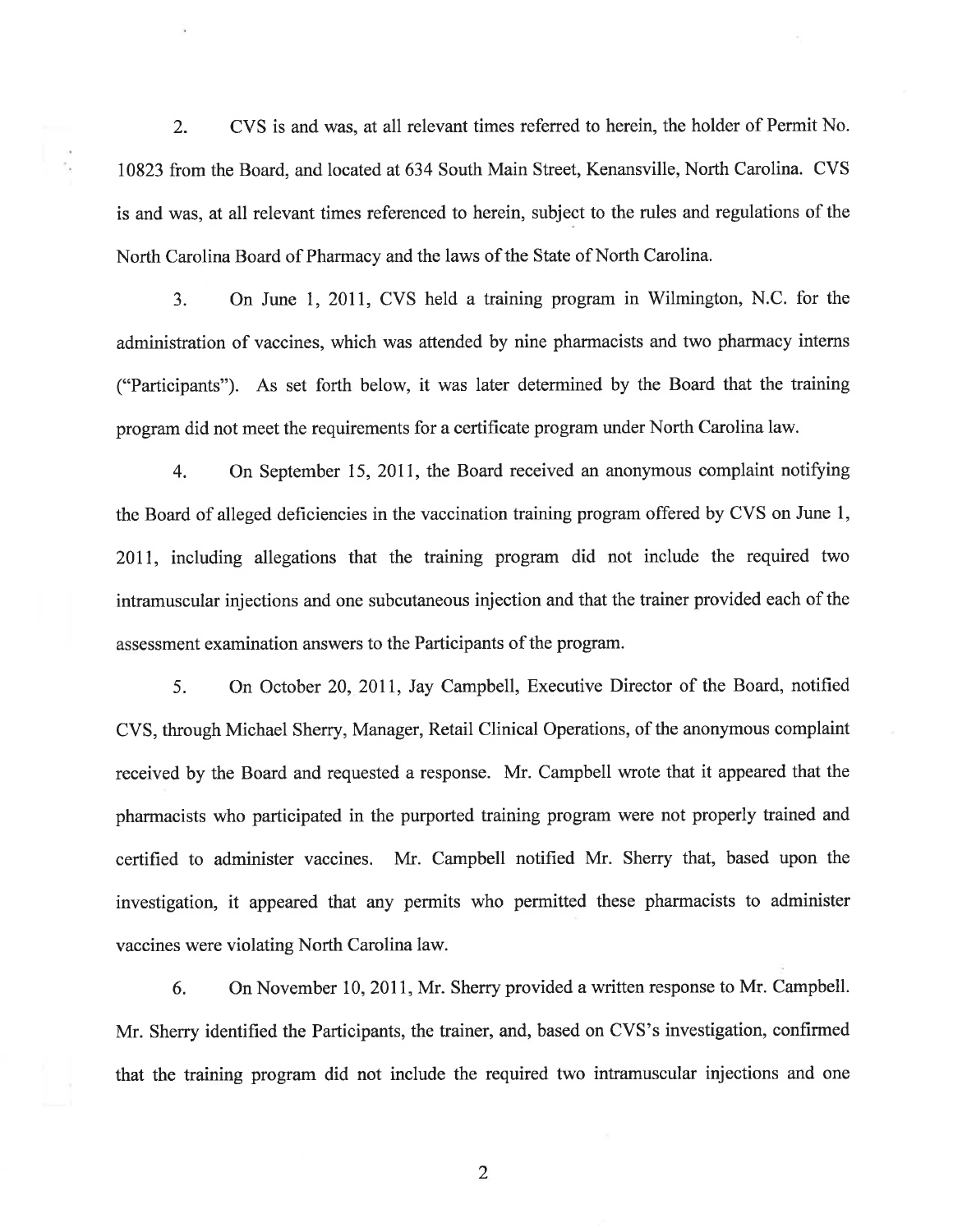subcutaneous injection. Mr. Sherry also conveyed that the Participants would be retrained and would retake the examination, and until they did so, the Participants were notified that they were not permitted to administer vaccines. Mr. Sherry provided the number of vaccinations that the Participants administered between the training on June 1, 2011 and the time at which they were instructed by CVS to cease any vaccination administration, which was on or about October 24, 2011. After further investigation and during the Conference, Mr. Sherry also confirmed that the trainer provided each of the assessment examination answers to the Participants of the program.

7. From on or about November 14 to November 24,2011, a new CVS trainer conducted retraining on injection technique. Participants April Rogers, Edmund Wellons, Myra Rochelle, Nathaniel Brooks, Lauralyle Weaver and Amos Brinson underwent injection technique retraining. Participants Matt Rettig, Ashok Chandarana and David Kopaczewski opted not to undergo retraining and instead decided to no longer administer vaccinations. Following injection retraining, Participants April Rogers, Edmund Wellons, Myra Rochelle, Nathaniel Brooks, Lauralyle Weaver and Amos Brinson again began to administer vaccines based on communication from CVS that they were permitted to do so. The retraining that took place in November 2011 did not, however, require the Participants to repeat the didactic coursework or to retake the assessment examination.

8. On December 5, 2011, Mr. Sherry received a letter from Mr. Campbell informing him that not all participants had been retrained on injection technique and that none of the participants had repeated the didactic course work or had retaken the exam. Accordingly, the Participants remained improperly trained and not certified to administer vaccines under North Carolina law.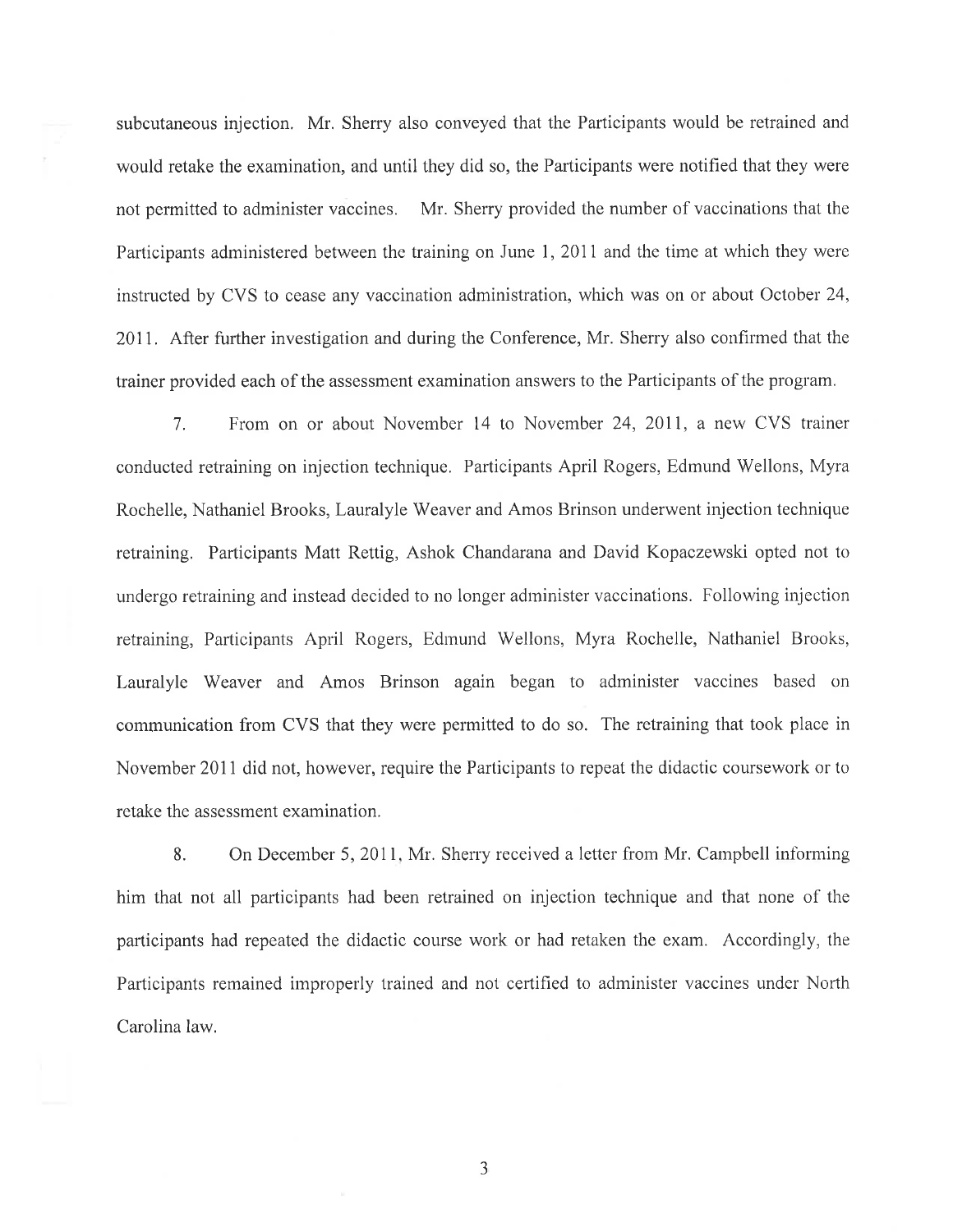9. From on or about December 5 to December 19, 2011, CVS conducted exam retesting of certain of the Participants. April Rogers, Edmund Wellons, Myra Rochelle and Lauralyle Weaver re-took the examination. Participants Nathaniel Brooks and Amos Brinson elected not to re-test and instead decided to undergo the full training for certification for the Fall, 2012 flu season.

10. On or about December 19, 2011 Mr. Campbell contacted CVS Wilmington area pharmacy supervisor Betsy Ramsay and informed her that the Participants were not permitted to administer vaccines.

11. From on or about December 19,20ll upon direction from CVS, none of the Participants administered any vaccines as directed by the Board.

12. Between September 9, 2011 and November 28, 2011, CVS permitted R. Ph. Amos Brinson, as pharmacist-manager, to unlawfully administer 54 vaccines.

13. In addition, a number of the vaccination records maintained by CVS did not comply with North Carolina law in that 6 of the records failed to adequately describe the administration site of injection and 4 of the records failed to properly identify the name, manufacturer, lot number or expiration date of the vaccines.

### **CONCLUSIONS OF LAW**

Based on the above findings, the Board concludes as a matter of law:

1. All parties are properly before the Board, and the Board has jurisdiction over CVS and the subject matter of this proceeding.

2. CVS's conduct, as set out in the frndings of fact above, constitutes grounds for discipline pursuant to N.C. Gen. Stat. \$ 90-35.38 because CVS's acts were in violation of N.C.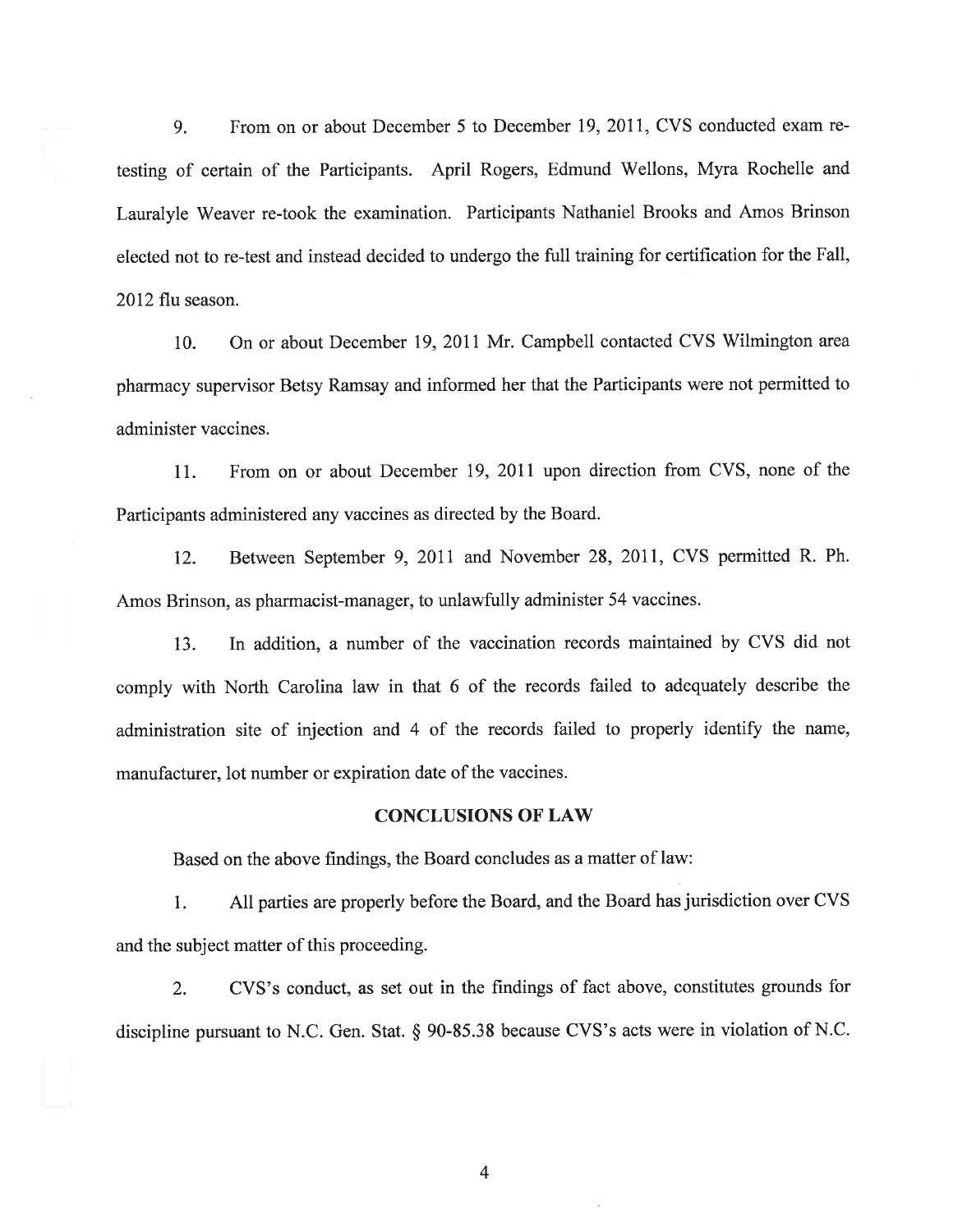Gen. Stat. §§ 90-85.3(r), 90-85.38(b), and 90-85.40(f); and 21 N.C.A.C. 46 .1804(a), 46.2302(a), and 46.2507.

Based upon the foregoing, md with the consent of the parties, IT IS TTIEREFORE ORDERED that the permit of CVS is hereby subject to the following conditions:

1. CVS shall administer no vaccinations for a two-year period commencing on tho date of the entry of this Order and running for two consecutive years;

2. CVS shall violate no laws governing the practice of pharmacy or the distribution of drugs;

3. CVS shall violate no rules and regulations of the Board;

4. CVS shall cooperate with the Board, its attonreys, investigators and other representatives in any investigation of compliance with the provisions of this Consent Order; and

5. If CVS fails to comply with any terms or conditions of this Order, CVS may be subject to additional disciplinary action by the Board.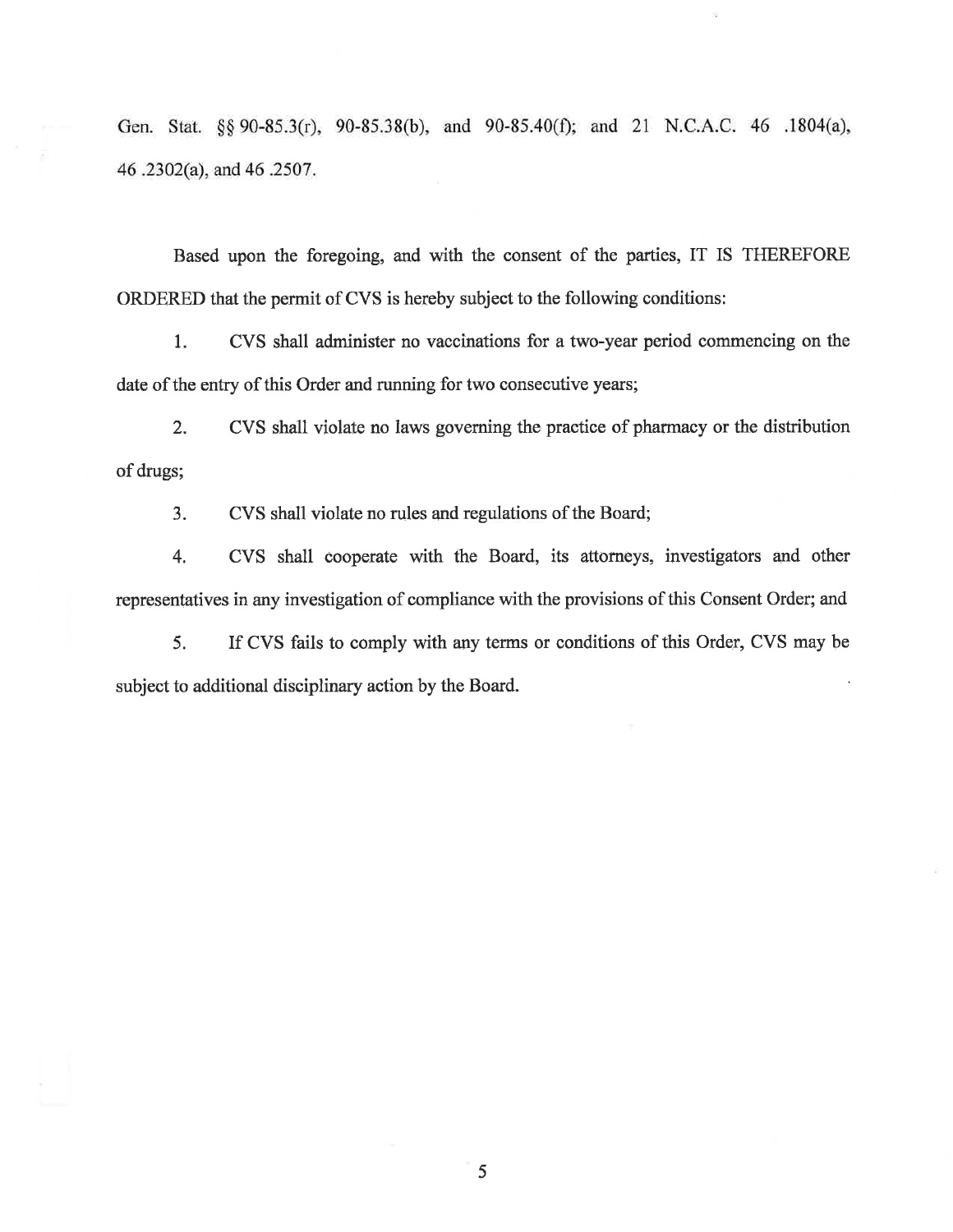This the  $\sqrt{2^{\frac{m}{n}}}$  day of July, 2012.

# NORTH CAROLINA BOARD OF PHARMACY

By: Jack W. Campbell, IV Executive Director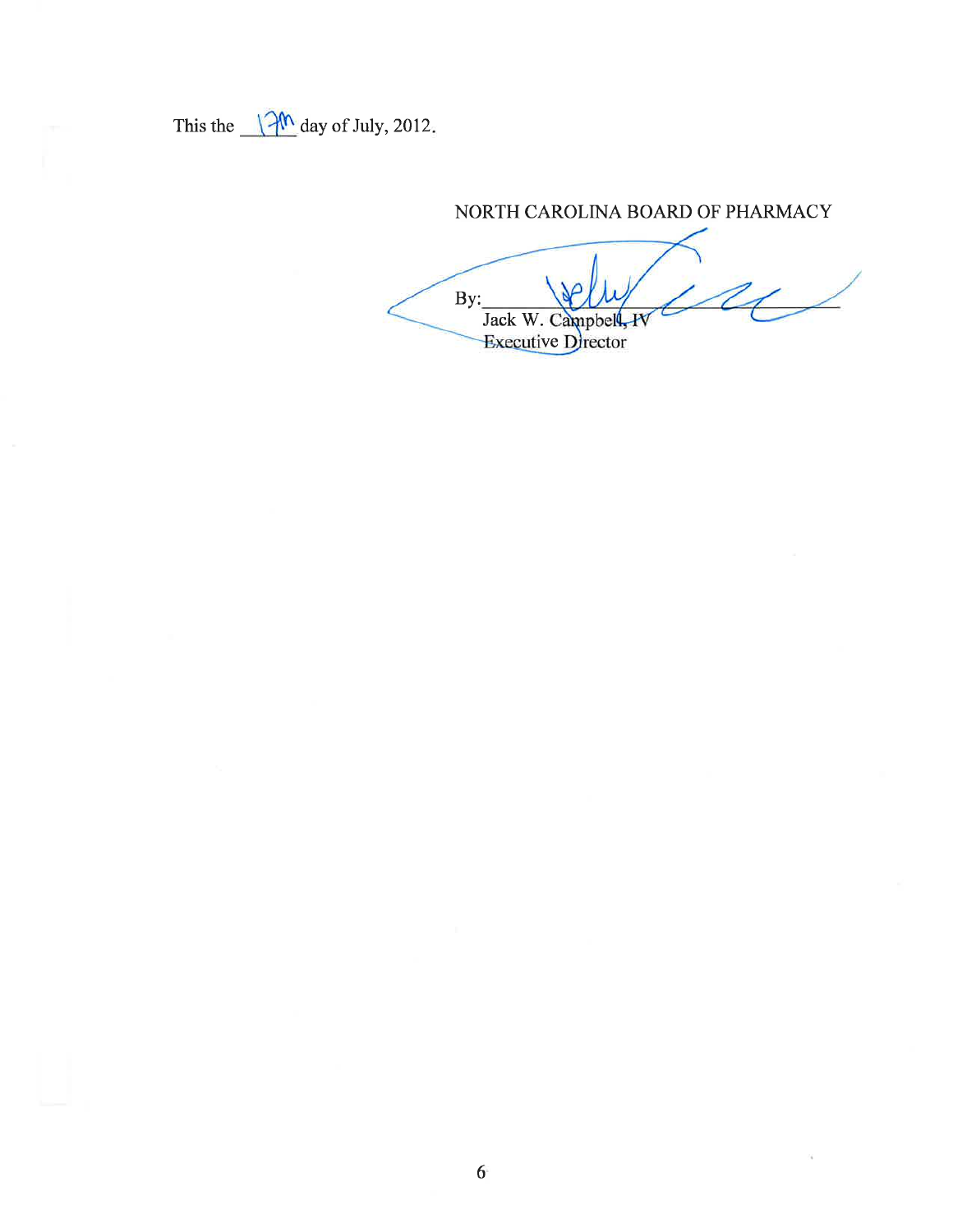CVS/pharmacy, the holder of permit number 10823, has full knowledge that it has the right to a formal hearing, at which it would have the right to be represented at its expense by counsel, in this matter. The undersigned freely, knowingly and voluntarily waives such right by entering into this Consent Order. The undersigned understands and agrees that by entering into this Consent Order, it certifies that it has read the foregoing Consent Order and that it voluntarily consents to the terms and conditions set forth therein and relinquishes any right to judicial review of Board actions which may be taken concerning this matter. The undersigned further understands that should it violate the terms and conditions of this Consent Order, the Board may take additional disciplinary action. The undersigned understands and agrees that this Consent Order will not become effective unless and until approved by the Board. The undersigned understands that it has the right to have counsel of its choice review and advise it with respect to its rights and this Consent Order, and represents that it enters this Consent Order after consultation with its counsel or after knowingly and voluntarily choosing not to consult with counsel.

The undersigned certifies that its agent executing this Consent Order is duly authorized to accept the Consent Order on behalf of CVS/pharmacy, and to bind the permit holder.

ACCEPTED AND CONSENTED TO BY:

CVS/pharmacy (Permit No. 10823)

as Bail Date 7/12/2012 By: AMOS Brinson JF.

Title: Pharmacet Manager

STATE OF North Carolina

Wake COUNTY

I, the undersigned Notary Public of the County and State aforesaid, do hereby certify that the following personally appeared before me this day and acknowledged the due execution of the foregoing document: Anos Brinson, Sr.

Date:  $7 - 13 - 2012$ 

| DEANNA B. BEST                    |
|-----------------------------------|
| <b>NOTARY PUBLIC</b>              |
| WAKE COUNTY, N.C.                 |
| My Commission Expires 06-20-2017. |

Motary Public<br>Rotary Public<br>12 BES

My commission expires:  $6 - 20 - 201$